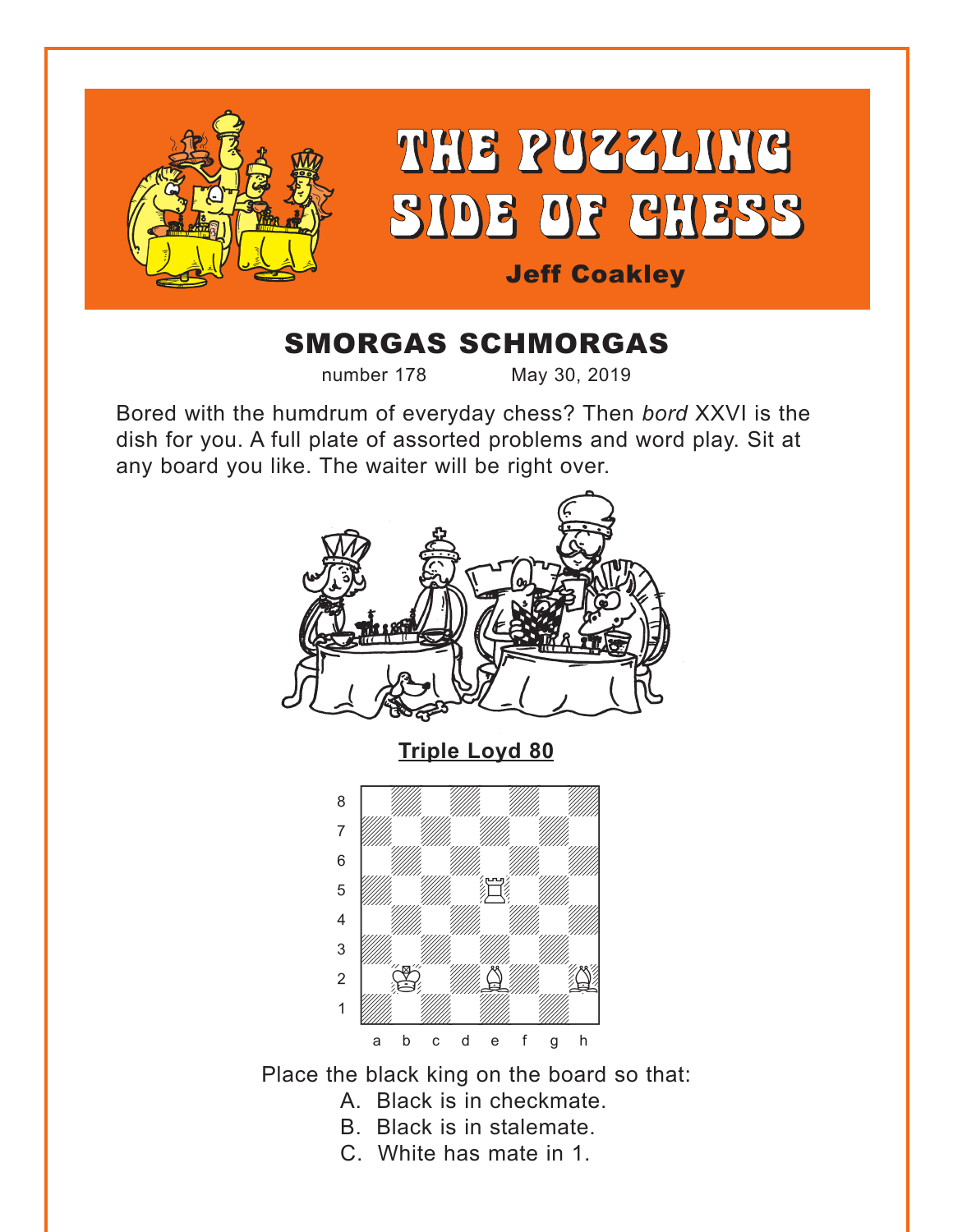<span id="page-1-0"></span>The next puzzle repeats a *total domination* task from column 15, prompted by the discovery of two new solutions by Adrian Storisteanu, one from 1949, the other from 1989.

To quote *The Complete Book of Chess* (1963) by I.A.Horowitz and P.L. Rothenberg: "*Except for possibility of interchange of King and Queen, the pattern is unique and completely symmetrical.*"

They were right about the symmetry, but wrong that the position was unique. There are in fact three solutions.



#### **[Eight Officers 03c](#page-8-0)**

 $\mathcal{B}$  &  $\Xi$   $\Xi$   $\Delta$   $\Delta$   $\varphi$   $\varphi$ 

Place the eight officers on the board so that they attack all 64 squares. To achieve this task, both bishops must be on the same colour squares.

As you probably know, a piece does not attack the square it stands on.

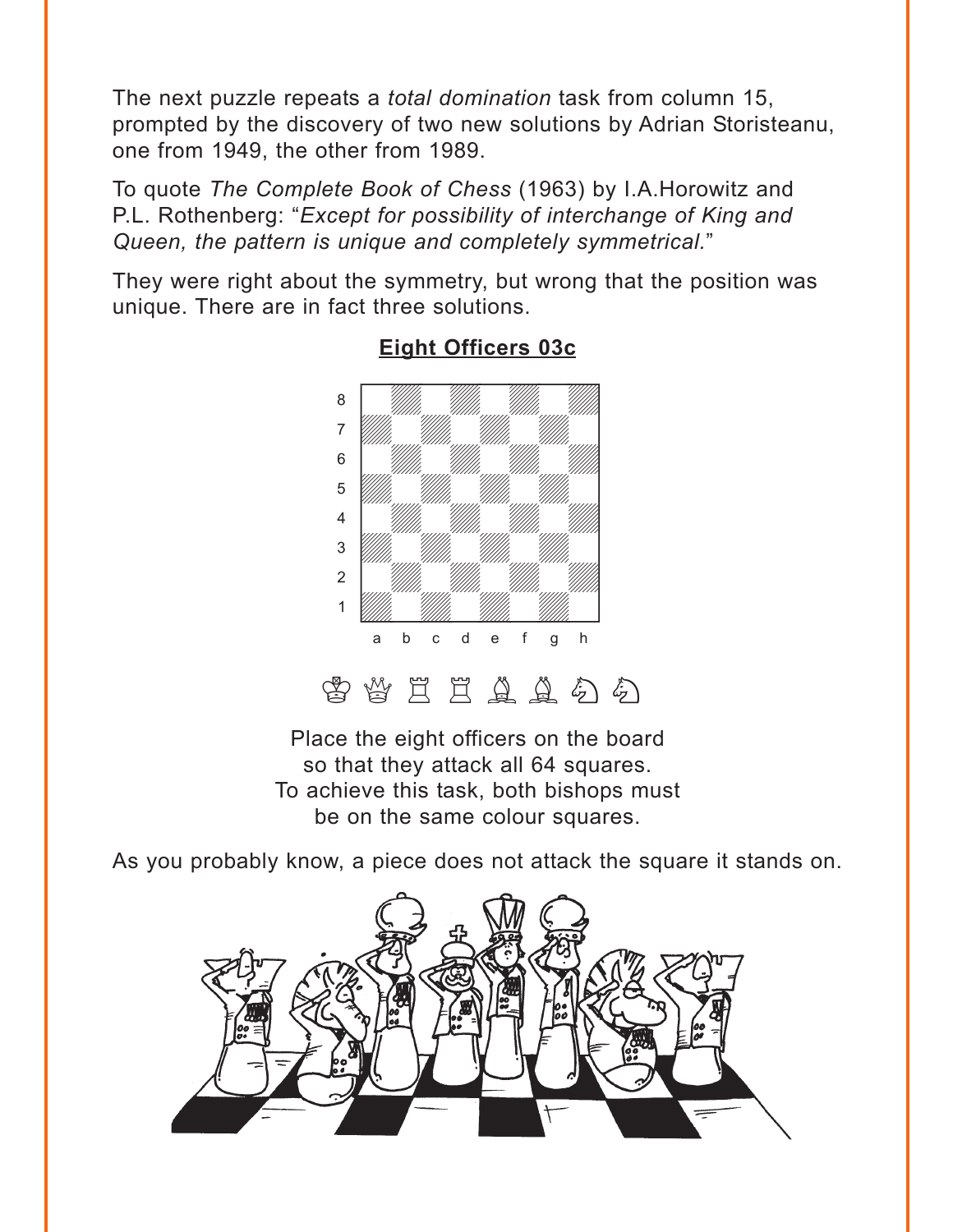<span id="page-2-0"></span>The aim of a proof game is to *prove* that a position is legal by showing that it can be reached from the initial array, usually in a precise number of moves.

**Longer Proof Game 73** (5.5 moves)



This position was reached after White's sixth turn. What were the moves?

*Words schmurds.* Languages are full of surprises. One funny example in English is something called "shm-reduplication", a construction in which a word is repeated with the initial consonant of the second instance replaced by 'shm-' or 'schm-'. The purpose of such expressions is to lightheartedly downplay or dismiss the importance of a topic.

This form of reduplication is derived from Yiddish and became popular in New York City more than a century ago.

Have you heard the album Nilsson Schmilsson by Harry Nilsson?



"Put the lime in the coconut."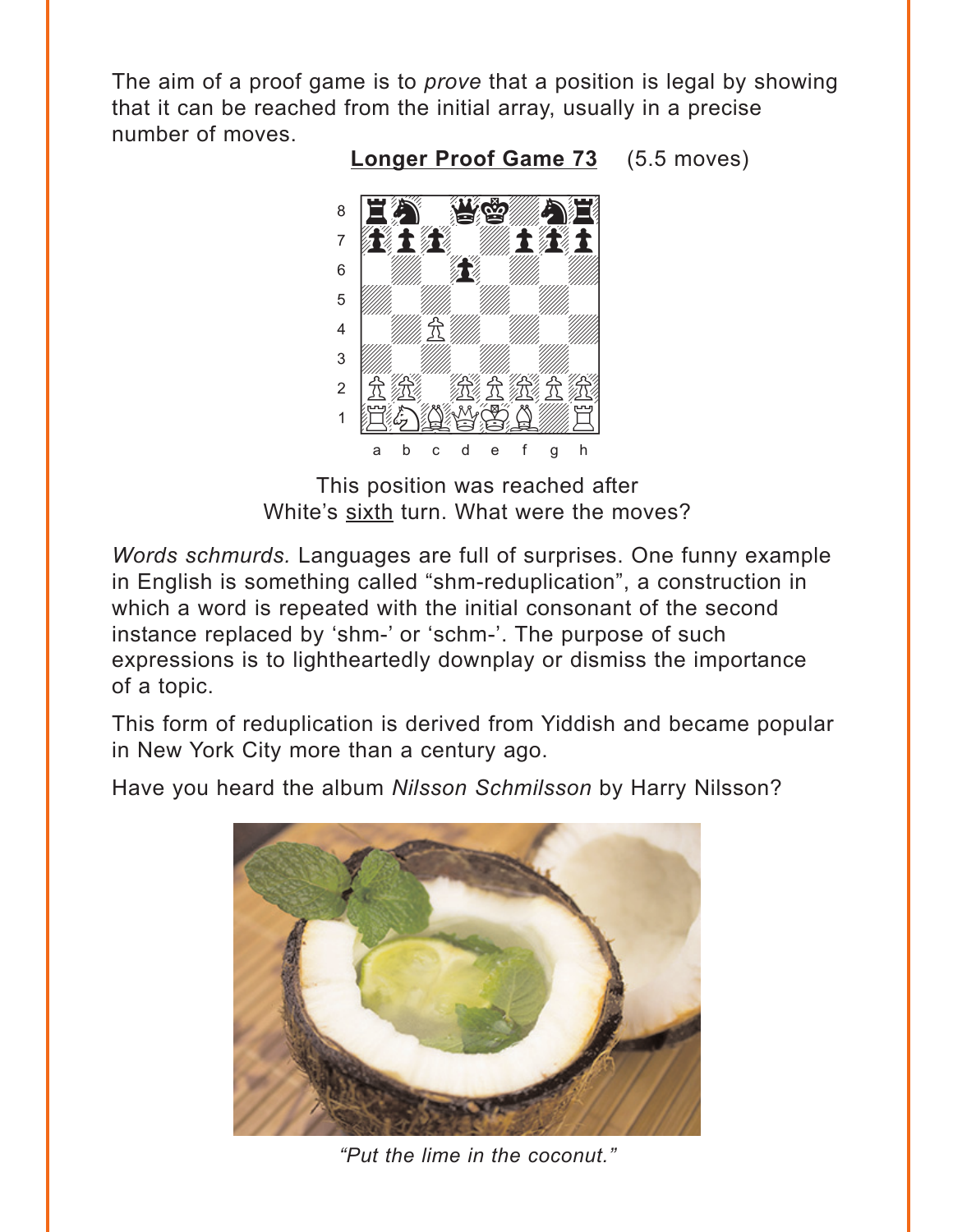<span id="page-3-0"></span>A blah-blah haze of ho-hum days. Let's leave them all behind. Time for a slice of the cyclotronic life.



**Cyclotron 71** 

Cycle three pieces so that Black is in checkmate.

Switch the position of three pieces so that Black is in checkmate. No actual chess moves are made. The pieces simply swap squares. The pieces trade places in a "cycle". Piece A goes to square B, piece B goes to square C, and piece C goes to square A.

Any three pieces can trade places. Colours do not matter. The cycled pieces can be all white, all black, or a mix of both.

The position after the cycle must be legal.



#### **Cyclotron 72**

Cycle three pieces so that Black is in checkmate.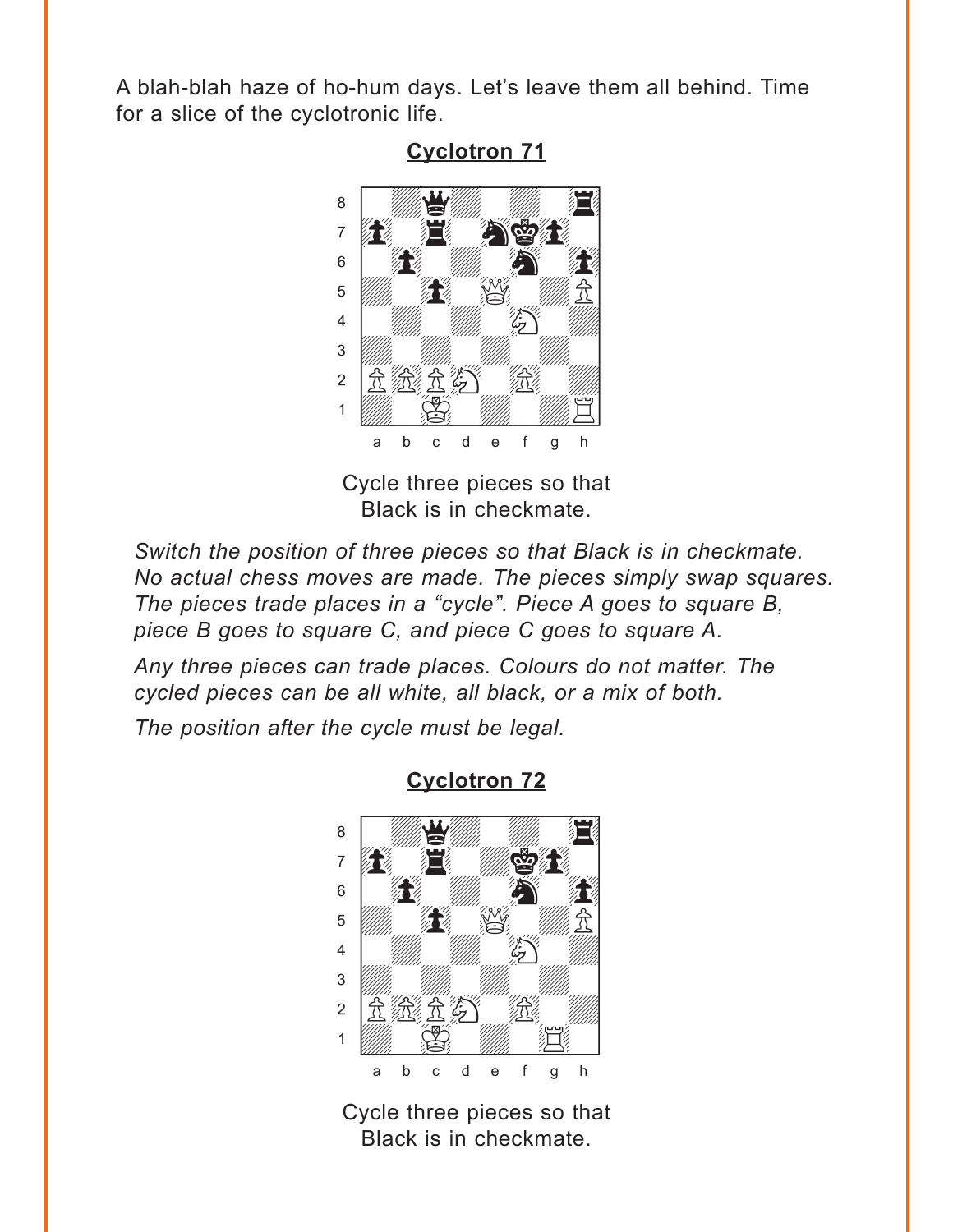<span id="page-4-0"></span>In a *helpmate*, Black cooperates with White to checkmate the black king. Black normally goes first.

Here is one of my favourite problems by Ohio composer Ron Fenton from his new book called *Stipulations.* In his words, "To checkmate Black, White needs a lot of help - from what is left of the Black army of course, but also from his foot soldier on e2. In the end, it takes 7 moves to sort it all out."



**[Helpmate 14](#page-10-0)**

Helpmate in 7

Black moves first and helps White checkmate the black king on White's seventh move.

## *Stipulations* (2018) by Ron Fenton

If you like helpmates and other types of chess puzzles, then I am sure you will enjoy this well-produced and entertaining book. Full of engaging positions and enigmatic solutions, it includes his prize-winning helpmate from the 2013 Puzzlers Cup as well as a proof game that previously appeared on the *Puzzling Side* (columns 54, 99).

Available for purchase on Ebay. Search 'stipulations chess'. 164 pages

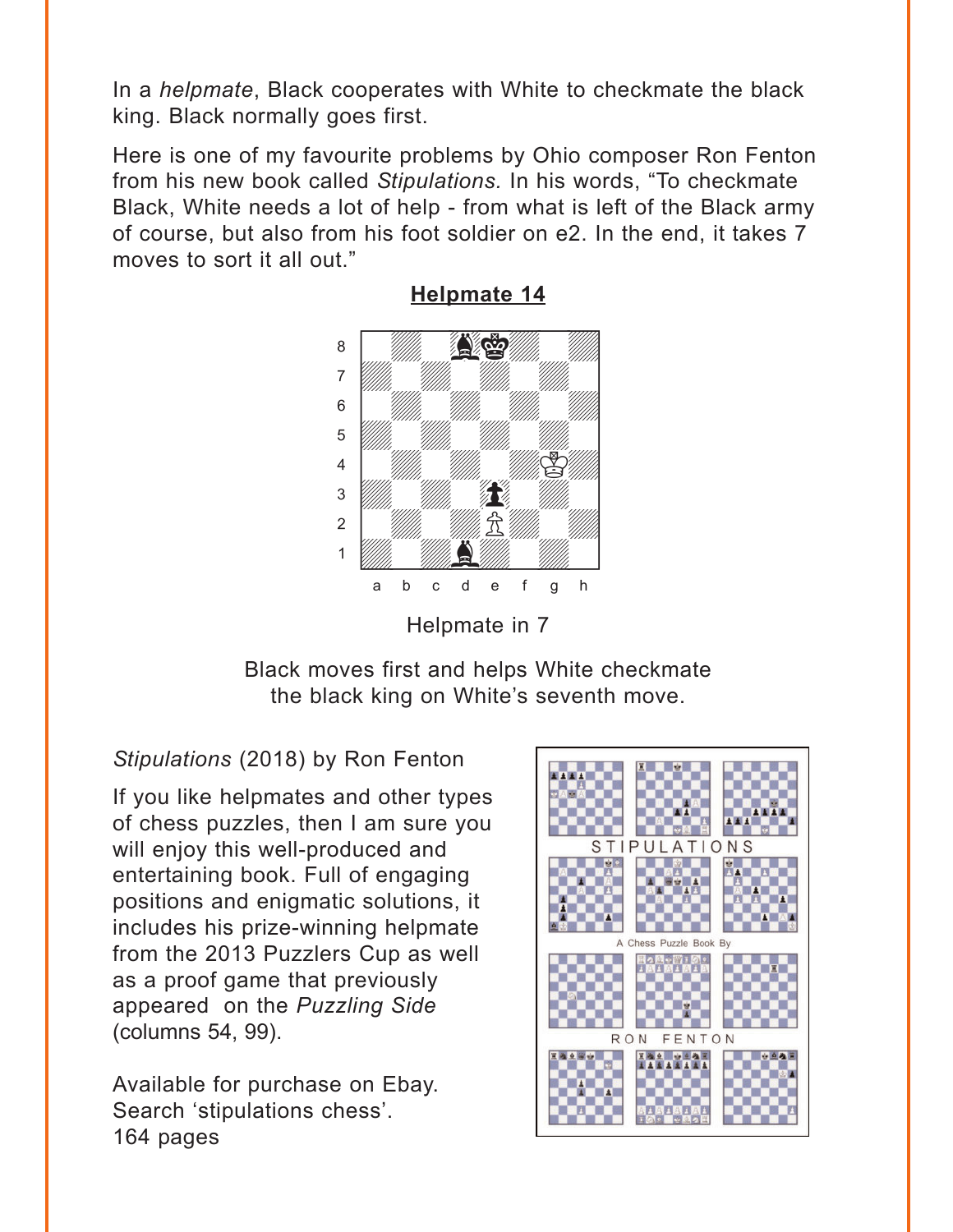<span id="page-5-0"></span>Next up is a replay of a *construction task* from column 176 in which the goal is a dead position with the most possible moves. Or to be more accurate, the most legal but unplayable moves. After all, the position is dead!

Positions involving retrograde analysis can be divided into three types according to how we know whose turn it is. The three parts of this puzzle correspond to those categories. None of the records have been confirmed by computer. Can you set a new mark?



#### **[Dead Position Move Maximizer](#page-11-0)**

Construct a dead position in which the number of possible moves is maximized.

- 1. Type A position. Retroanalysis proves it is White to move.
- 2. Type B position. White to move is stipulated.
- 3. Type C position. White is in check, so it is White to move.

The position must be legal, which means *reachable in an actual game*. In a dead position, a *possible move* is "legal but unplayable".

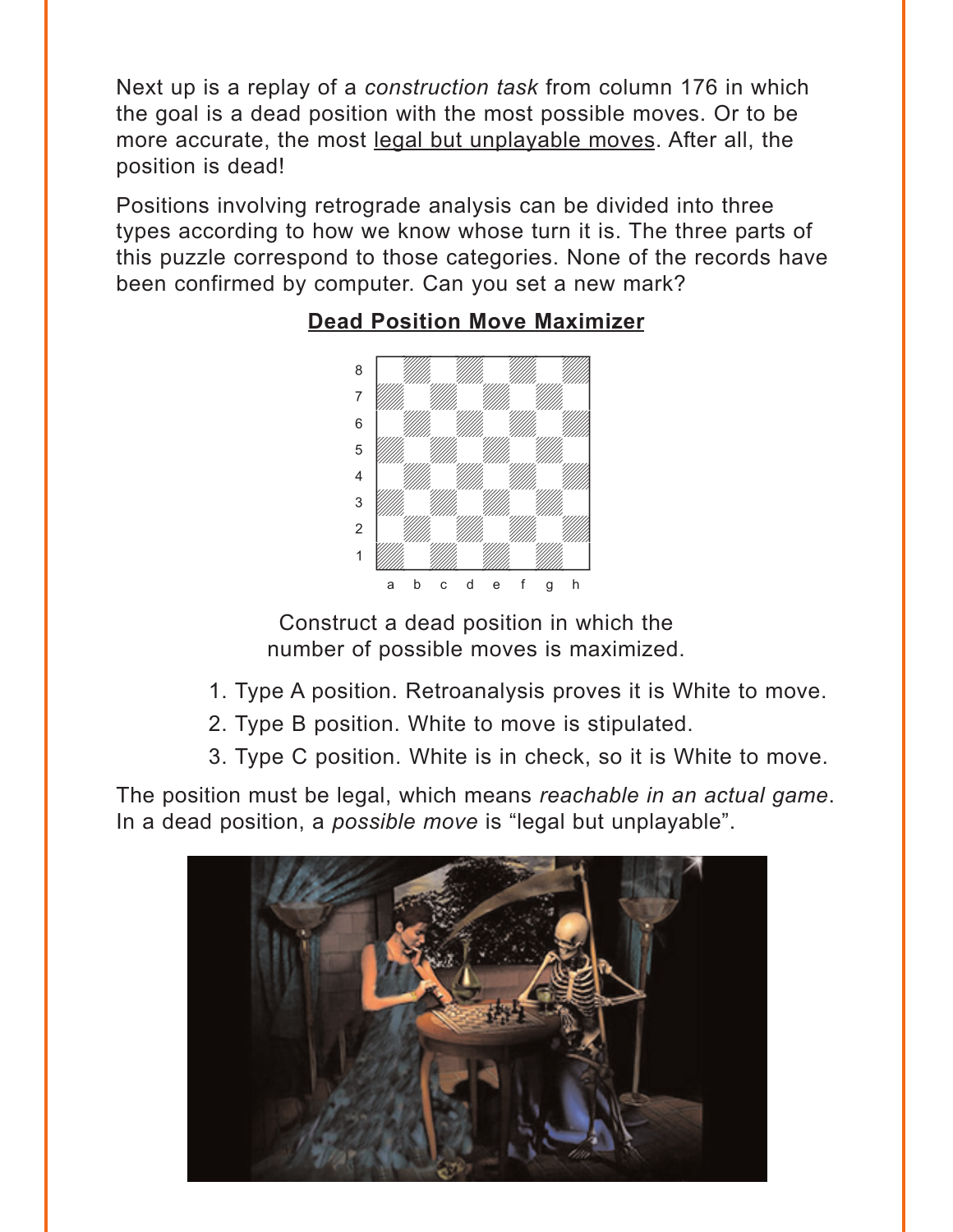<span id="page-6-0"></span>The final problem is a case of "Either/Or". Appropriate lettering for the deductive reasoning involved in solving a chess rebus.



**Rebus 24**

Each letter represents a different type of piece. Uppercase is one colour, lowercase is the other. Determine the position and the last move.

Søren Kierkegaard (1813-1855) was a Danish existential philosopher, best known for his two volume work titled *Either/Or*.

A few quotes from his many writings:

*The question is not "To be or not to be." It is what we should be until we are not.*

*Face the facts of being what you are, for that is what changes what you are.*



*I see it all perfectly; there are two possible situations - one can either do this or that. My honest opinion and my friendly advice is this: do it or do not do it - you will regret both.*

*There are two ways to be fooled. One is to believe what isn't true; the other is to refuse to believe what is true.*

*It is better to try something and fail than to try nothing and succeed. The result may be the same, but you won't be. We always grow more through defeats than victories.*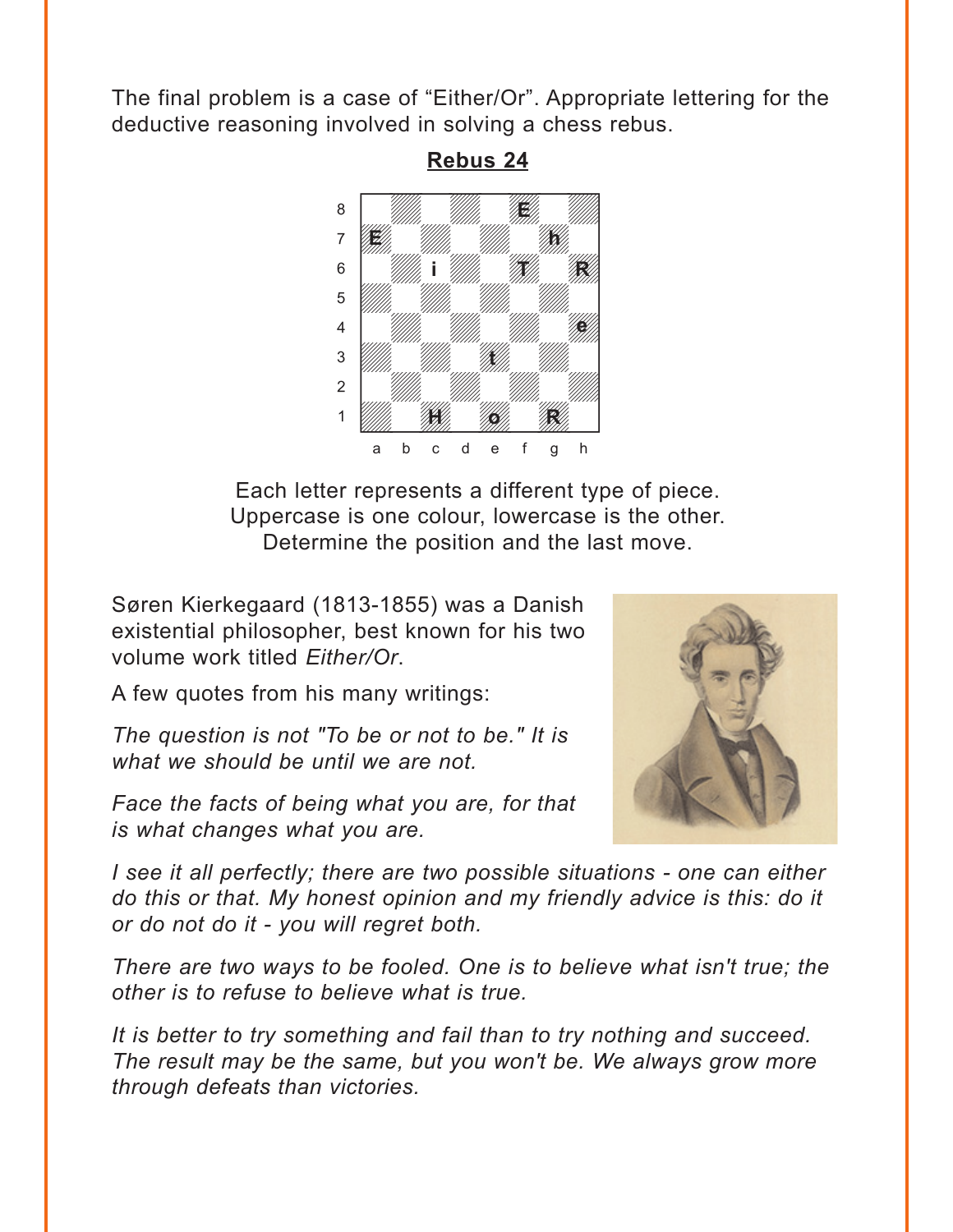# <span id="page-7-0"></span>**SOLUTIONS**

*PDF hyperlinks***.** You can advance to the solution of any puzzle by clicking on the underlined title above the diagram. To return to the puzzle, click on the title above the solution diagram.

*Archives***.** Past columns are available in the *Puzzling Side* archives.

#### *Puzzling Side of Chess* we can be considered to the constant of the constant of the constant of the constant of the constant of the constant of the constant of the constant of the constant of the constant of the constant of the constant of the co a **chunga a chunga a chunga a chunga a chunga a** àdwdwdwdw] 6 William William William William  $\frac{1}{\sqrt{2}}$ 4 William Harry Holden  $\frac{1}{\sqrt{2}}$  $\sim$   $\frac{1}{\sqrt{2}}$ 1 *Udward William William William William William William William William William William William William William W* a b c d e f g h **BACA BACA BACA**





R & B special.



*Green Pieces* (*Minsk*) *Valery Liskovets*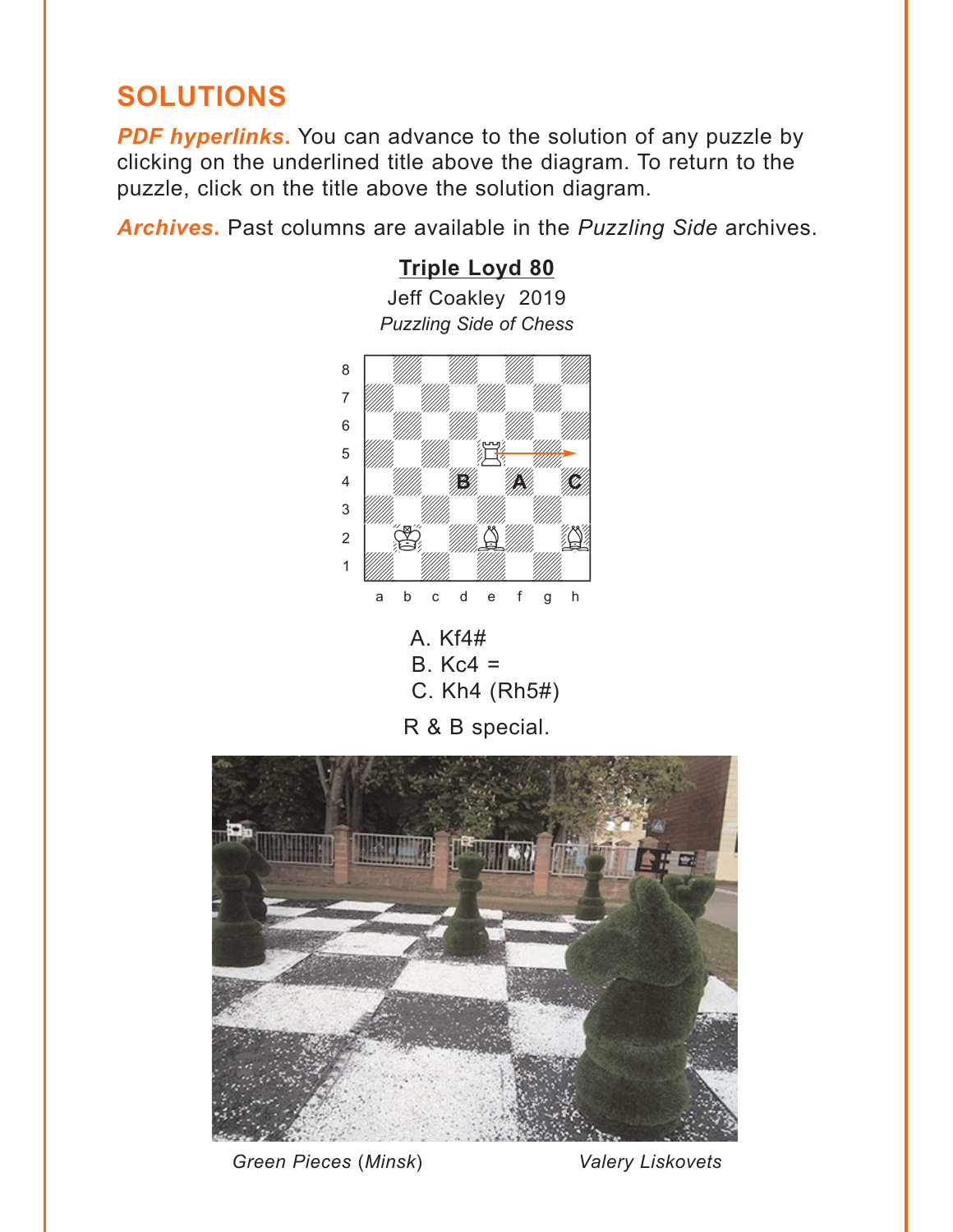#### **[Eight Officers 03c](#page-1-0)**

<span id="page-8-0"></span>Josef Kling 1849 I. Armeanu 1949 A.D. Robison, B.J.Hafner, *Revista Romana de Sah* & S.S. Skienna 1989 where  $\frac{1}{2}$  and  $\frac{1}{2}$  and  $\frac{1}{2}$  and  $\frac{1}{2}$  and  $\frac{1}{2}$ áRdwdwdwd]  $\overline{a}$  and  $\overline{a}$  and  $\overline{a}$  and  $\overline{a}$  and  $\overline{a}$  and  $\overline{a}$  and  $\overline{a}$  and  $\overline{a}$  and  $\overline{a}$  and  $\overline{a}$  and  $\overline{a}$  and  $\overline{a}$  and  $\overline{a}$  and  $\overline{a}$  and  $\overline{a}$  and  $\overline{a}$  and  $\overline{a}$  and  $6$   $\frac{1}{2}$   $\frac{1}{2}$   $\frac{1}{2}$   $\frac{1}{2}$   $\frac{1}{2}$   $\frac{1}{2}$   $\frac{1}{2}$   $\frac{1}{2}$   $\frac{1}{2}$   $\frac{1}{2}$   $\frac{1}{2}$   $\frac{1}{2}$   $\frac{1}{2}$   $\frac{1}{2}$   $\frac{1}{2}$   $\frac{1}{2}$   $\frac{1}{2}$   $\frac{1}{2}$   $\frac{1}{2}$   $\frac{1}{2}$   $\frac{1}{2}$   $\frac{1}{2$  $\frac{1}{2}$  $\frac{4}{100}$  /  $\frac{1}{100}$  /  $\frac{1}{100}$  /  $\frac{1}{100}$  /  $\frac{1}{100}$  /  $\frac{1}{100}$  /  $\frac{1}{100}$  /  $\frac{1}{100}$  /  $\frac{1}{100}$  /  $\frac{1}{100}$  /  $\frac{1}{100}$  /  $\frac{1}{100}$  /  $\frac{1}{100}$  /  $\frac{1}{100}$  /  $\frac{1}{100}$  /  $\frac{1}{100}$  $\frac{1}{\sqrt{2}}$  $\frac{2}{2}$   $\frac{2}{2}$  $\frac{1}{\sqrt{2}}$ a b c d e f g h www.comana ac can áRdwdwdwd]  $\frac{1}{2}$  $\begin{array}{|c|c|c|c|c|}\hline \multicolumn{1}{|c|}{6} & \multicolumn{1}{|c|}{6} \end{array}$  $\frac{1}{2}$  $\frac{4}{3}$   $\frac{1}{3}$   $\frac{1}{3}$   $\frac{1}{3}$   $\frac{1}{3}$   $\frac{1}{3}$   $\frac{1}{3}$   $\frac{1}{3}$   $\frac{1}{3}$   $\frac{1}{3}$   $\frac{1}{3}$   $\frac{1}{3}$   $\frac{1}{3}$   $\frac{1}{3}$   $\frac{1}{3}$   $\frac{1}{3}$   $\frac{1}{3}$   $\frac{1}{3}$   $\frac{1}{3}$   $\frac{1}{3}$   $\frac{1}{3}$   $\frac{1}{3}$   $\frac{3}{2}$   $\frac{1}{2}$   $\frac{1}{2}$   $\frac{1}{2}$   $\frac{1}{2}$   $\frac{1}{2}$   $\frac{1}{2}$   $\frac{1}{2}$   $\frac{1}{2}$   $\frac{1}{2}$   $\frac{1}{2}$   $\frac{1}{2}$   $\frac{1}{2}$   $\frac{1}{2}$   $\frac{1}{2}$   $\frac{1}{2}$   $\frac{1}{2}$   $\frac{1}{2}$   $\frac{1}{2}$   $\frac{1}{2}$   $\frac{1}{2}$   $\frac{1}{2}$   $2$   $\frac{1}{2}$   $2$  $\frac{1}{\sqrt{2}}$ a b c d e f g h  $\sim$  0.0. One may 1000 a E*wa wa wa* m the contract of the contract of the contract of the contract of the contract of the contract of the contract o<br>The contract of the contract of the contract of the contract of the contract of the contract of the contract o 6 **William William William William William William William William William**  $\overline{\mathcal{L}}$ 4 | William Street, 1980  $\overline{S}$   $\overline{B}$ 2 | *William William William William 1* 1 *William William William Company* a b c d e f g h

All 64 squares attacked.

The task has three solutions, not counting reflections and rotations.

Thanks to Adrian Storisteanu for setting the record straight on the number of solutions and their source. After recently finding the second solution in the Romanian magazine *Revista Romana de Sah* (Nr. 5-7, May-July 1949), he later came across all three solutions in an article titled *Eight Pieces Cannot Cover a Chess Board* in *The Computer Journal* (Vol. 32, No. 6, 1989). The results of the authors' computer research on this task have been confirmed by the program Caisay.

The time gaps between the publication dates are 100 and 40 years.

#### **[Longer Proof Game 73](#page-2-0)** (5.5 moves)

Jeff Coakley 2019 *Puzzling Side of Chess* where  $\frac{w}{w}$  and  $\frac{w}{w}$  are  $\frac{w}{w}$  .



1.Nf3 e5 2.Nxe5 Ba3 3.Nc4 d6 4.Ncxa3 Bf5 5.c4 Bxb1 6.Nxb1 Impostor knight captures both black bishops.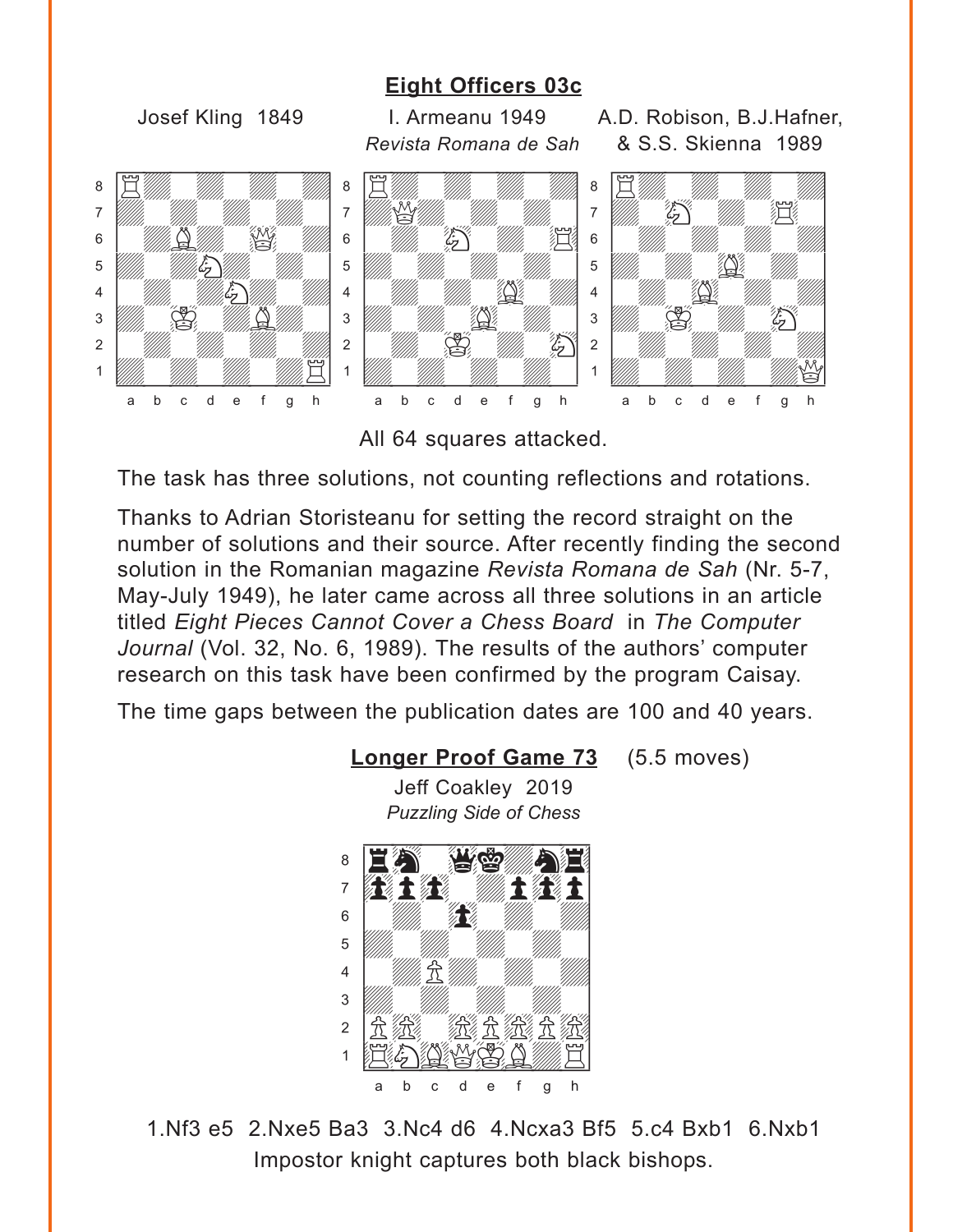**[Cyclotron 71](#page-3-0)** Jeff Coakley 2019 *Puzzling Side of Chess*

<span id="page-9-0"></span>



The white queen takes control of the 8th rank.



Nd2 $\rightarrow$ f7 Kf7 $\rightarrow$ f4 Nf4 $\rightarrow$ d2

S*ynchrotron*: a cyclotron in which the solution is a cycle involving two pieces of the same type and colour.

This kind of puzzle can be solved as a *switcheroo*. (Nf5 $\leftrightarrow$ Kf7)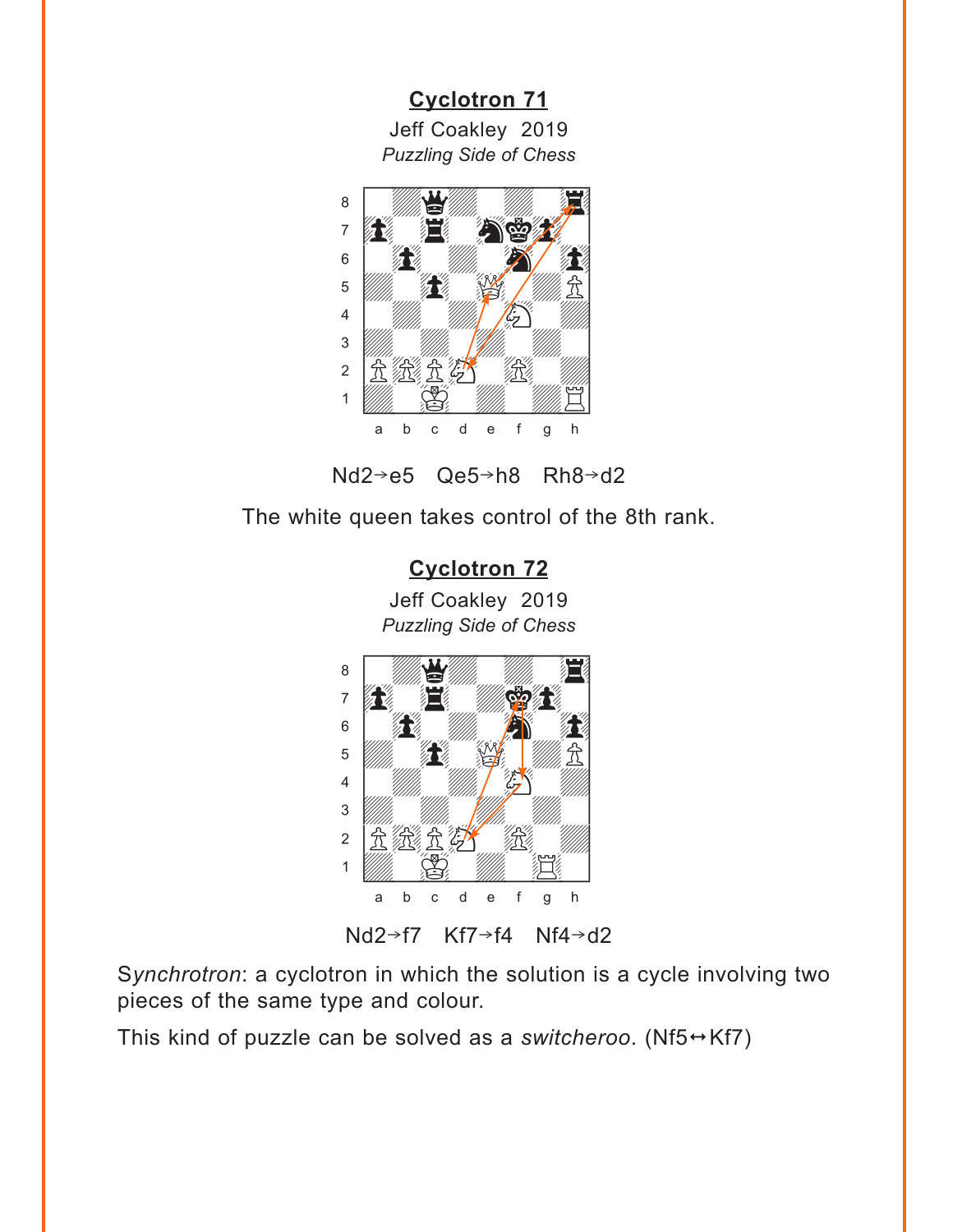<span id="page-10-0"></span>

In helpmate notation, the black moves are listed first.

| Black       | White |
|-------------|-------|
| 1. Ba4      | Kf5   |
| 2. Bc6      | Ke6   |
| 3. Bf3      | exf3  |
| 4. e2       | f4    |
| 5. $e1 = B$ | f5    |
| 6. Bb4      | f6    |
| 7. Bf8      | f7#   |

Ron Fenton: "*A minimalist setting with an 'ideal' solution. Bishops may come and Bishops may go but only if would-be solvers find the counterintuitive key. In another case of a 'wrong color' Bishop, even after losing a tempo (to b3 for example), it can't sacrifice on d3 because White's pawn blocks the promoted Bishop's path to f8.*"

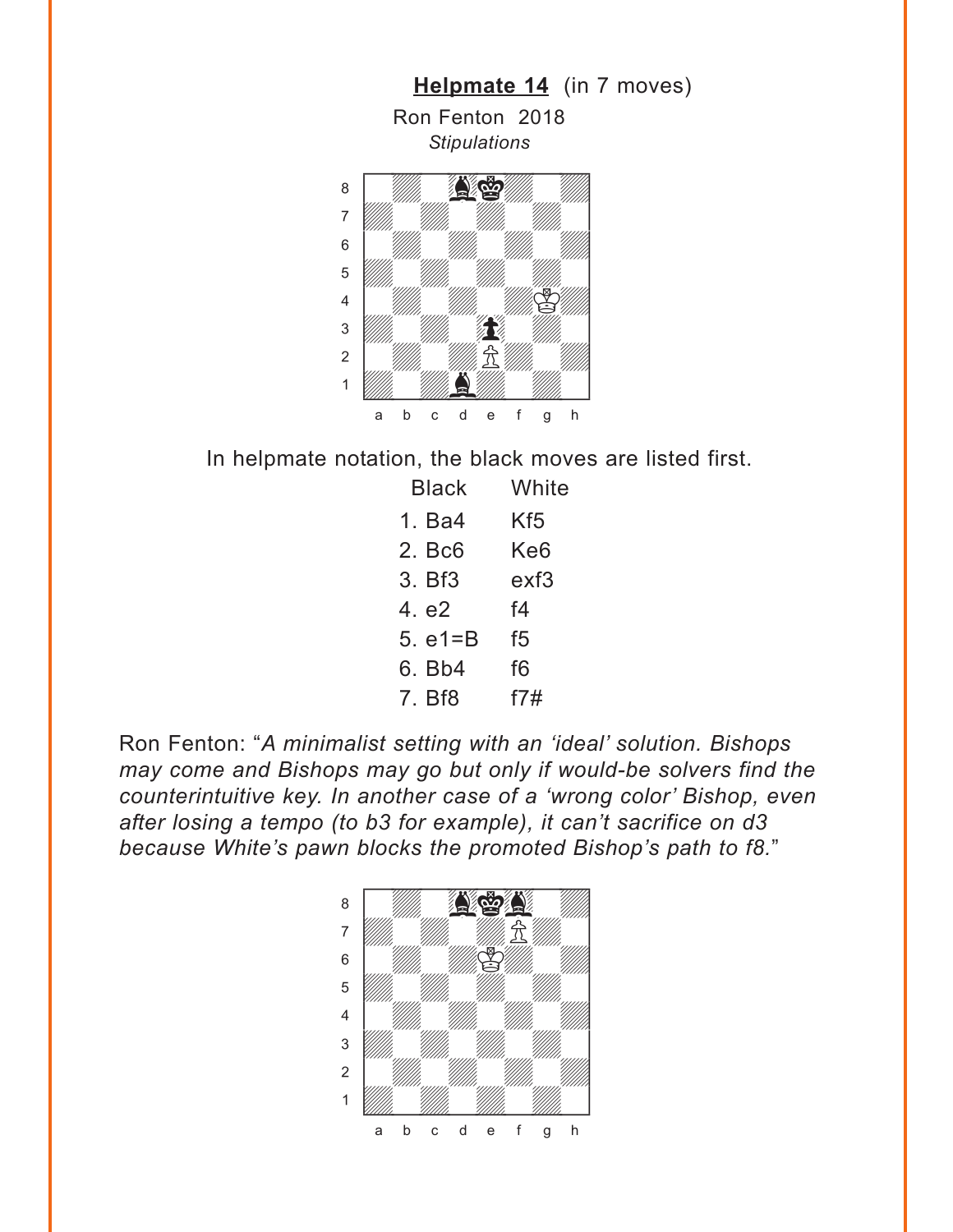## <span id="page-11-0"></span>**[Dead Position Move Maximizer](#page-5-0) 1. Type A position** Jeff Coakley & Andrew Buchanan 2019 *Puzzling Side of Chess*



Retroanalysis proves that it is White to move.

47 legal but unplayable moves (B5+B5+B7+B5 +B8+B9 +B8)

- 1) There are 11 pieces available for capture by pawns in retroplay, six white, five black.
- 2) White has their original dark-square bishop and six promoted dark-square bishops. Black has their original light-square bishop and five promoted light-square bishops. The 11 promotions (on the appropriate colour squares) required 11 captures, closing the material balance.
- 3) Therefore the last move was not a capture.
- 4) The last move was not by White because the position would already be dead (since there is no way to release stalemate).
- 5) Black made the last move. It could only be 1...g5-g4, otherwise the position was already dead. With the black pawn on g5, there are many moves that would have kept the position alive.

This position breaks the previous record of 9 moves from column 176.

Thanks to François Labelle for pointing out the possibility of incorporating multiple opposite-colour bishops in this kind of task.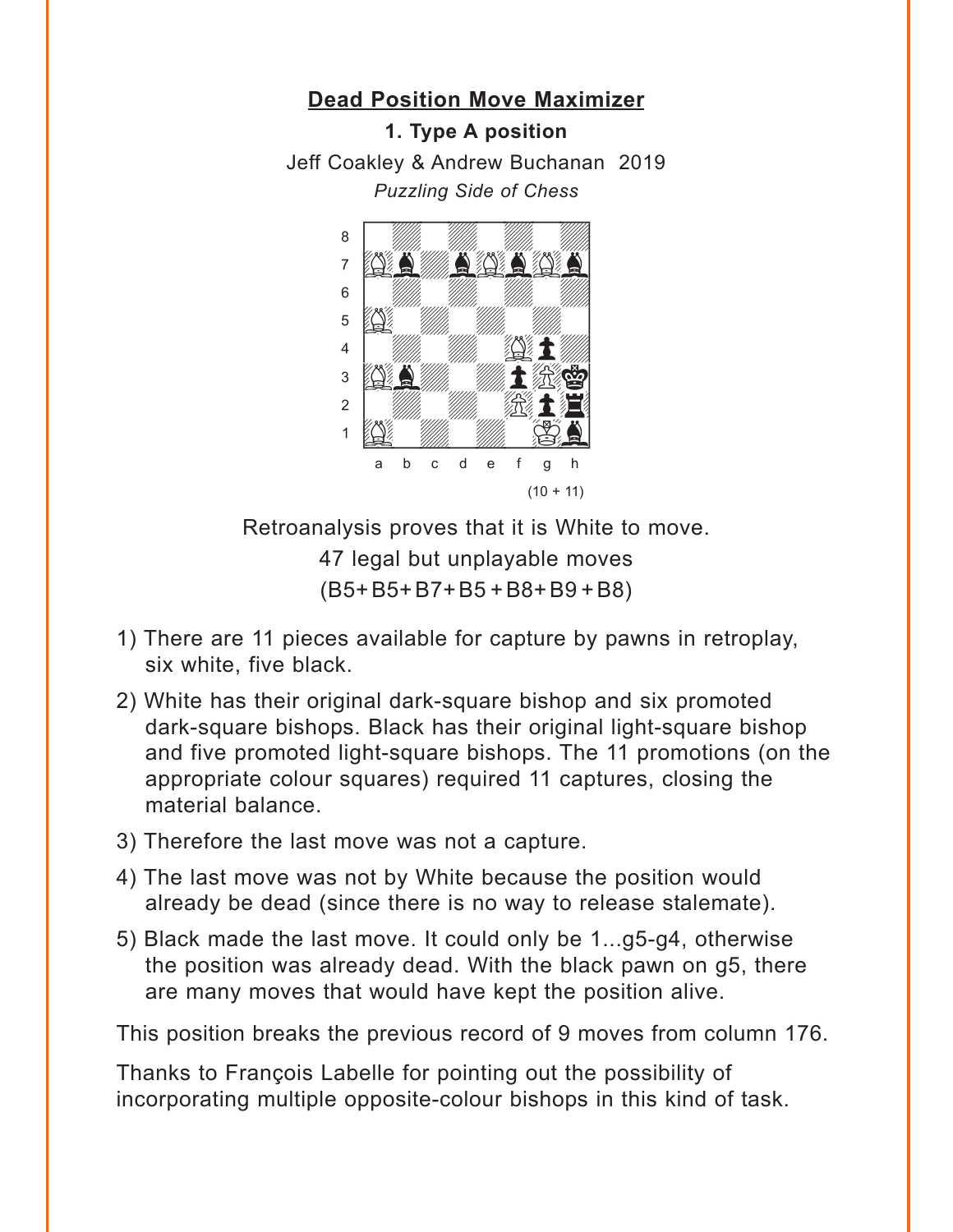### **Dead Position Move Maximizer**

2. Type B position Jeff Coakley 2019 **Puzzling Side of Chess** 



White to move is stipulated. 195 legal but unplayable moves Same solution as in column 176.

White cannot release the stalemate. The last move was 1...a3-a2 with the option to keep the position alive by 1...axb2+.

### **Dead Position Move Maximizer**

3. Type C position Jeff Coakley 2019 **Puzzling Side of Chess** 



White is in check so it is White to move. 15 legal but unplayable moves

Each of the 15 white pieces can capture on d4, resulting in stalemate. The position is dead because White must capture the queen.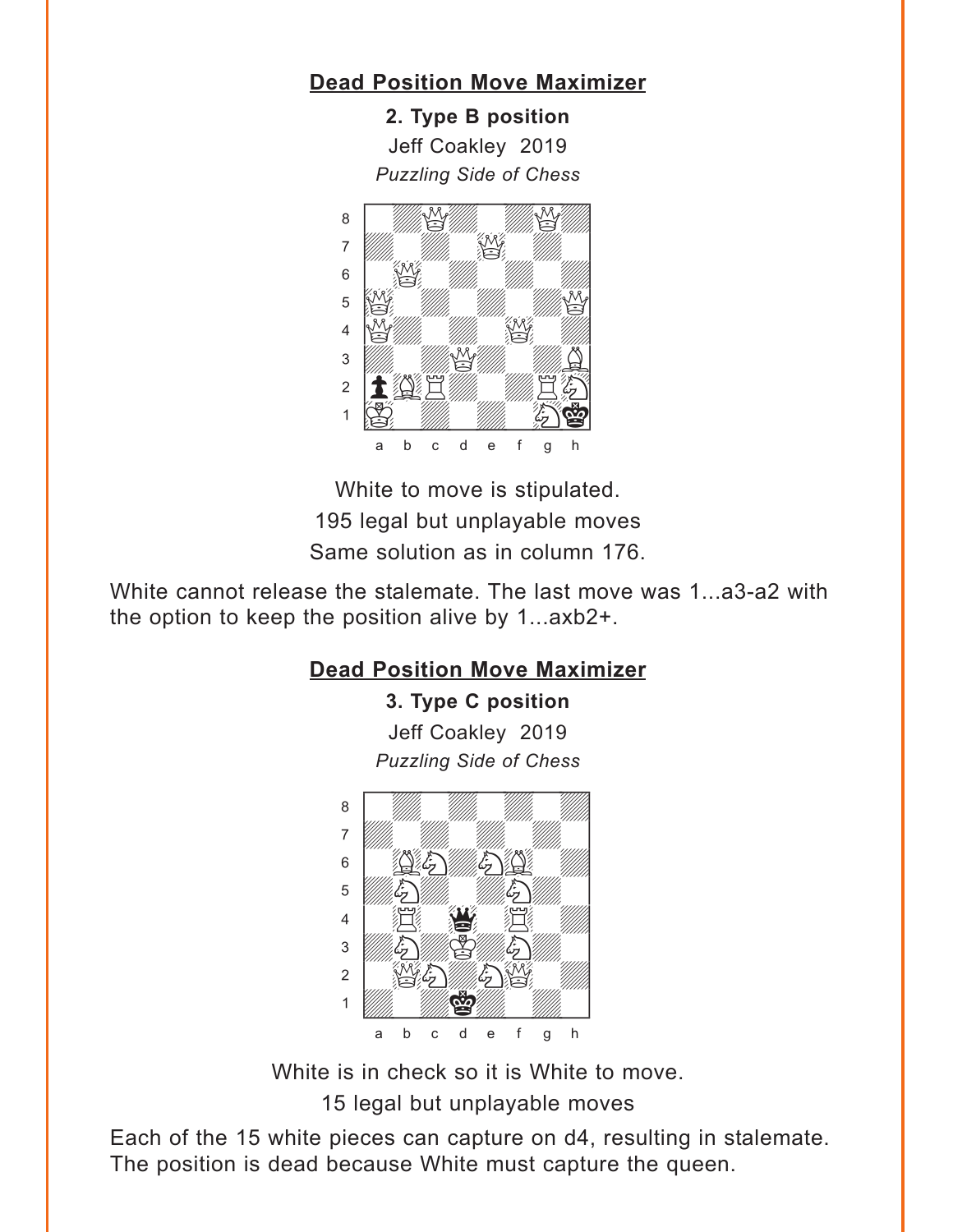**[Rebus 24](#page-6-0)** Andrey Frolkin & Jeff Coakley 2019 *Puzzling Side of Chess* "Either/Or"

<span id="page-13-0"></span>

 $\mathcal{B} = (HT)$  Letters with one uppercase, one lowercase.

 $\hat{\mathbb{Z}}$  = (IT) Letters not on 1st or 8th rank.

 $T \neq \overset{\circ}{\mathbb{E}}$  If  $T = \overset{\circ}{\mathbb{E}}$  I =  $\overset{\circ}{\mathbb{E}}$  $E \neq \frac{M_0}{2}$  (a7+ h4+) Both kings in check.  $H \neq \mathcal{B}(\& \mathcal{A})$  (c1+ g7+) Both kings in check.  $R \neq \mathcal{B}(\mathcal{A})$  (g1+ h6+) Impossible double check.  $\mathbb{Q} \triangleq = \emptyset$ ? Impossible to assign both queen and rook.

#### $H = \frac{M}{2}$

 $T \neq \frac{M}{Q}$  (e3+ f6+) Both kings in check.

 $R \neq \mathcal{Q}$  (g1+ h6+) Impossible double check.

O ≠  $\mathbb{Q}$  if O =  $\mathbb{Q}$  (e1+) Check.  $R \neq \mathbb{Z}$  (g1+) Both kings in check.  $E \neq \Xi$  (a7+) Both kings in check.  $I \neq \Xi$  (c6+) Impossible double check.  $T = \overline{\Xi}$  $I = \mathbb{R}$  $E \neq \mathbb{A}$  (f8+) Both kings in check.  $R \neq \hat{A}$  (h6+) Both kings in check.  $\mathbb{Q} = \emptyset$ ? No piece can be bishop.